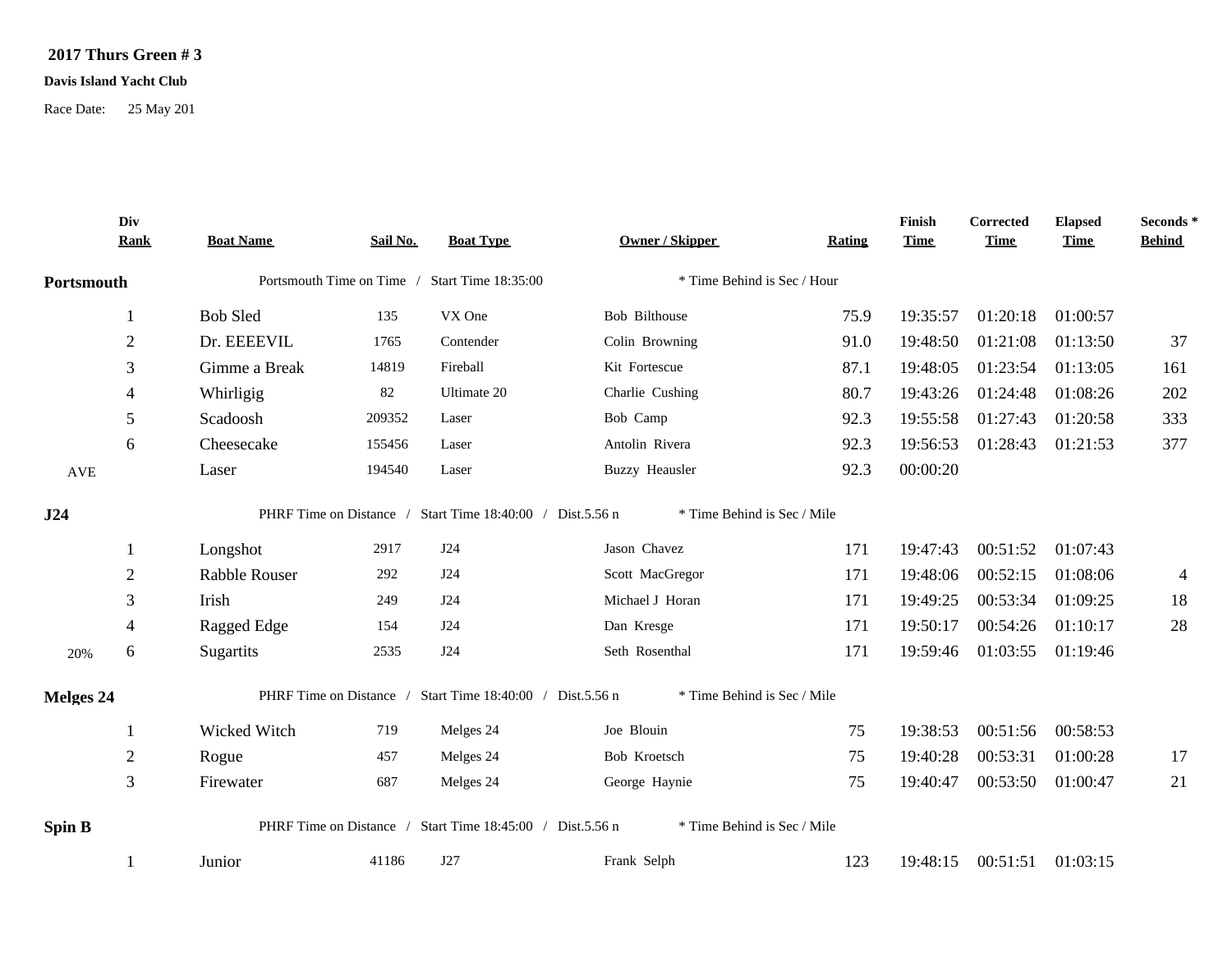| $\mathfrak{2}$       | Fully Involved                                                             | 97925 | <b>B25</b>                                                                                                                                                                                                              | Stephen Vincent             | 135      | 19:49:33          | 00:52:02          | 01:04:33          | $\overline{2}$ |
|----------------------|----------------------------------------------------------------------------|-------|-------------------------------------------------------------------------------------------------------------------------------------------------------------------------------------------------------------------------|-----------------------------|----------|-------------------|-------------------|-------------------|----------------|
| 3                    | Privateer<br>S <sub>2</sub> 9.1<br>282<br>241<br>4<br>Tenacity<br>Laser 28 |       | Chris Jones                                                                                                                                                                                                             | 132                         | 19:50:09 | 00:52:55          | 01:05:09          | 12                |                |
|                      |                                                                            |       |                                                                                                                                                                                                                         | Ken Hardy                   | 132      | 19:51:42          | 00:54:28          | 01:06:42          | 28             |
| 5                    | Meltemi                                                                    | 40787 | S <sub>2</sub> 9.1                                                                                                                                                                                                      | Alex Korakis                | 132      | 19:53:31          | 00:56:17          | 01:08:31          | 48             |
| 6                    | Dr Bligh                                                                   | 30    | S <sub>2</sub> 9.1                                                                                                                                                                                                      | Michael Maher               | 132      | 19:54:50          | 00:57:36          | 01:09:50          | 62             |
| Spin A               |                                                                            |       | PHRF Time on Distance / Start Time 18:50:00 / Dist.5.56 n                                                                                                                                                               | * Time Behind is Sec / Mile |          |                   |                   |                   |                |
| 1                    | Alpha Dog                                                                  | 83170 | Sr 33                                                                                                                                                                                                                   | Gordon Latrobe              | 63       | 19:45:56          | 00:50:06          | 00:55:56          |                |
| $\overline{2}$       | Wired                                                                      | 39511 | Farr 395                                                                                                                                                                                                                | Achilles/ Brocks            | 42       | 19:47:02          | 00:53:08          | 00:57:02          | 33             |
| 3                    | Kicks                                                                      | 50    | J92s                                                                                                                                                                                                                    | Peter Hartleb               | 99       | 19:54:51          | 00:55:41          | 01:04:51          | 60             |
| 4                    | No Way Jose                                                                | 42696 | J35                                                                                                                                                                                                                     | Jose Suarezhoyos            | 72       | 19:58:40          | 01:02:00          | 01:08:40          | 128            |
| 5                    | Tampa Girl                                                                 | 83242 | J120                                                                                                                                                                                                                    | <b>Bill Terry</b>           | 54       | 19:59:21          | 01:04:21          | 01:09:21          | 154            |
| <b>Racer Cruiser</b> |                                                                            |       |                                                                                                                                                                                                                         | * Time Behind is Sec / Mile |          |                   |                   |                   |                |
| $\mathbf{1}$         | Wing It                                                                    | 43620 | Irwin 39 Citation                                                                                                                                                                                                       | Mike Doyle                  | 126      | 20:07:15          | 01:01:31 01:12:15 |                   |                |
| Non Spin A           |                                                                            |       |                                                                                                                                                                                                                         | * Time Behind is Sec / Mile |          |                   |                   |                   |                |
|                      | Boat                                                                       | 57    | Wavelength 24                                                                                                                                                                                                           | Larry Willis                | 180      | 20:06:22          | 00:56:02          | 01:11:22          |                |
| $\overline{2}$       | <b>Emotional Rescue</b>                                                    | 22268 | C & C 36                                                                                                                                                                                                                | Dave Coffee                 | 176      | 20:06:14          | 00:56:15          | 01:11:14          | 3              |
| 3                    | WT Flyer                                                                   | 97    | Pearson Flyer                                                                                                                                                                                                           | Ullman/Bostick/ Young       | 153      | 20:07:02          | 00:59:00          | 01:12:02          | 35             |
| 4                    | Long Gone                                                                  | 10225 | Morgan 42                                                                                                                                                                                                               | Phil Waller                 | 161      | 20:08:21          | 00:59:38          | 01:13:21          | 42             |
| 5                    | Therapy                                                                    | 23656 | <b>J30</b>                                                                                                                                                                                                              | Rene Ben-Avrahan            | 159      | 20:09:13          | 01:00:41          | 01:14:13          | 55             |
| 6                    | Oneness                                                                    | 70    | Nonsuch 354                                                                                                                                                                                                             | Craig Stanley               | 168      | 20:16:56          |                   | 01:07:38 01:21:56 | 136            |
| <b>Non Spin B</b>    |                                                                            |       |                                                                                                                                                                                                                         | * Time Behind is Sec / Mile |          |                   |                   |                   |                |
| 1                    | Volant II                                                                  | 99    | J22                                                                                                                                                                                                                     | John Gifford                | 202      | 20:06:04          |                   | 00:53:52 01:11:04 |                |
| $\overline{2}$       | Starchaser                                                                 | 50    | Lippencott 30                                                                                                                                                                                                           | Ray MacGrogan               | 210      | 20:10:08          |                   | 00:57:15 01:15:08 | 40             |
| 3                    | Komus                                                                      | 283   | Morgan 24                                                                                                                                                                                                               | Rusty Shenk                 | 241      | 20:15:56          | 01:00:24          | 01:20:56          | 77             |
| $\overline{4}$       | License to Chill                                                           | 007   | Beneteau First 235                                                                                                                                                                                                      | Bob & Jackie Meyer          | 234      | 20:16:22          | 01:01:26          | 01:21:22          | 89             |
| 5                    | Satiffaction                                                               | 5690  | Catalina 30                                                                                                                                                                                                             | Finn Walling                | 229      | 20:23:36          |                   | 01:09:06 01:28:36 | 179            |
| 6                    | Puffin                                                                     | 633   | Catalina 27                                                                                                                                                                                                             | Chib Anderson               | 227      | 20:26:28          | 01:12:08          | 01:31:28          | 214            |
| 7                    | Gypsy                                                                      | 77    | PHRF Time on Distance / Start Time 18:55:00 / Dist.5.11 n<br>PHRF Time on Distance / Start Time 18:55:00 / Dist.5.11 n<br>PHRF Time on Distance / Start Time 18:55:00 / Dist.5.11 n<br>Allied Seawind<br>Stephen Brooks | 308                         | 20:41:32 | 01:20:18 01:46:32 |                   | 310               |                |